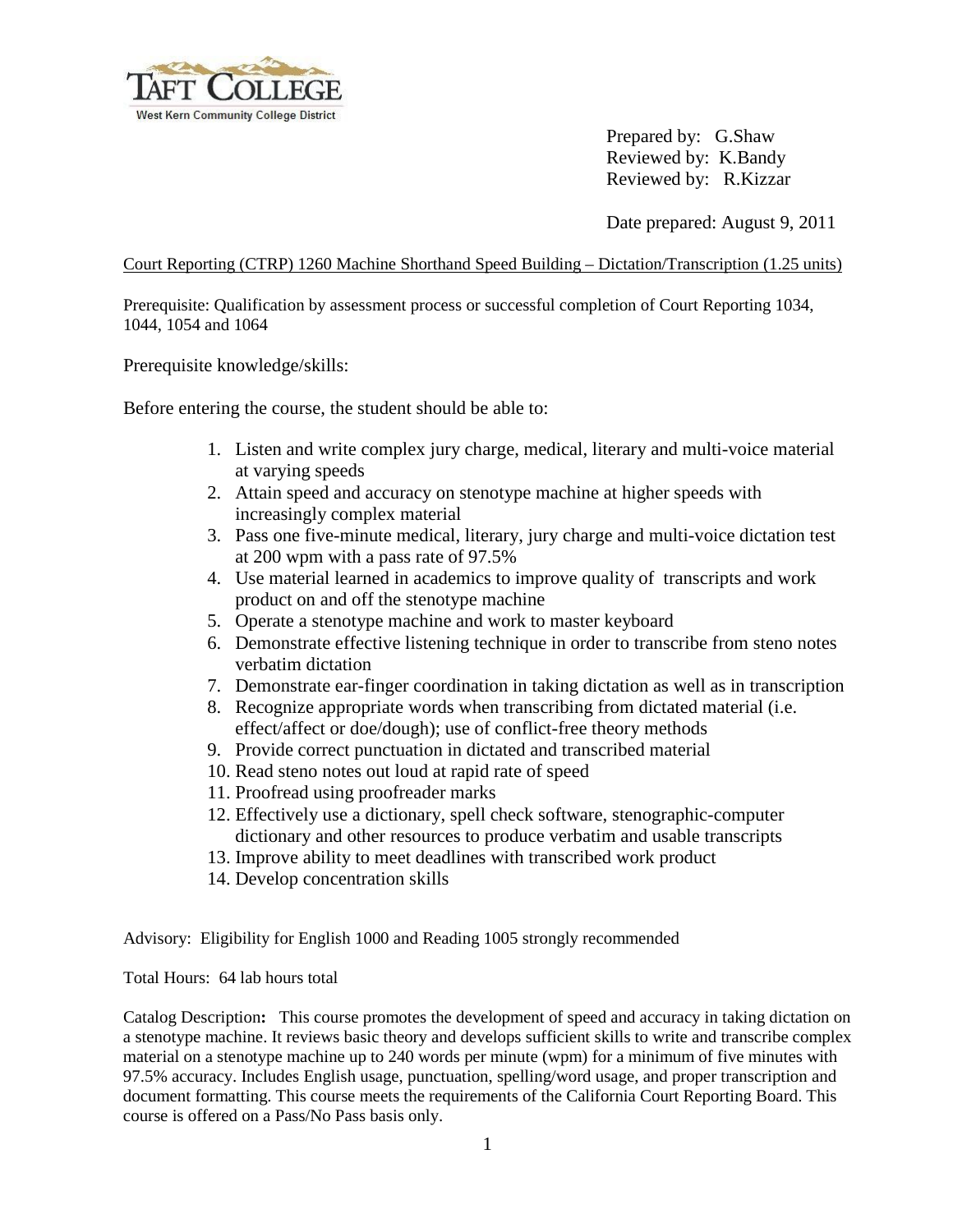

Type of Class/Course: Degree Credit

Text: Merriam-Webster Dictionary (latest edition)

Additional Materials: Stenography machine, computer for word processing; newspaper articles, court reporting magazine articles, court transcripts, steno paper.

Course Objectives:

By the end of the course, a successful student will be able to:

- 1. Listen to, write and transcribe complex material at varying speeds
- 2. Attain speed and accuracy on stenotype machine up to 240 wpm with increasingly complex material**.**
- 3. Use material learned in academics to improve quality of complex transcripts and work product on and off the stenotype machine
- 4. Operate a stenotype machine and work to master keyboard
- 5. Demonstrate effective listening technique in order to transcribe from steno notes verbatim dictation
- 6. Demonstrate ear-finger coordination in taking dictation as well as in transcription
- 7. Recognize appropriate words when transcribing from dictated material (i.e. effect/affect or doe/dough); use of conflict-free theory methods
- 8. Provide correct punctuation in dictated and transcribed material
- 9. Read steno notes out loud at rapid rate of speed
- 10. Proofread using proofreader marks
- 11. Effectively use a dictionary, spell check software, stenographic-computer dictionary and other resources to produce verbatim and usable transcripts
- 12. Improve ability to meet deadlines with transcribed work product
- 13. Develop concentration skills

Course Scope and Content

Unit I: Speed Building Techniques

- A. Daily observations
- B. Dictation up to 240 wpm of various complex material
- C. Theory techniques through timed dictation tests
- D. Theory techniques through word usage and spelling tests
- E. Concentration and listening skills: timed dictation and jury charge tests
- F. Read back steno notes

Unit II: Dictation/Transcription Outcome

- A. Daily observations
- B. Personal dictionary
- C. Identify homonyms, numbers, possessives and symbols